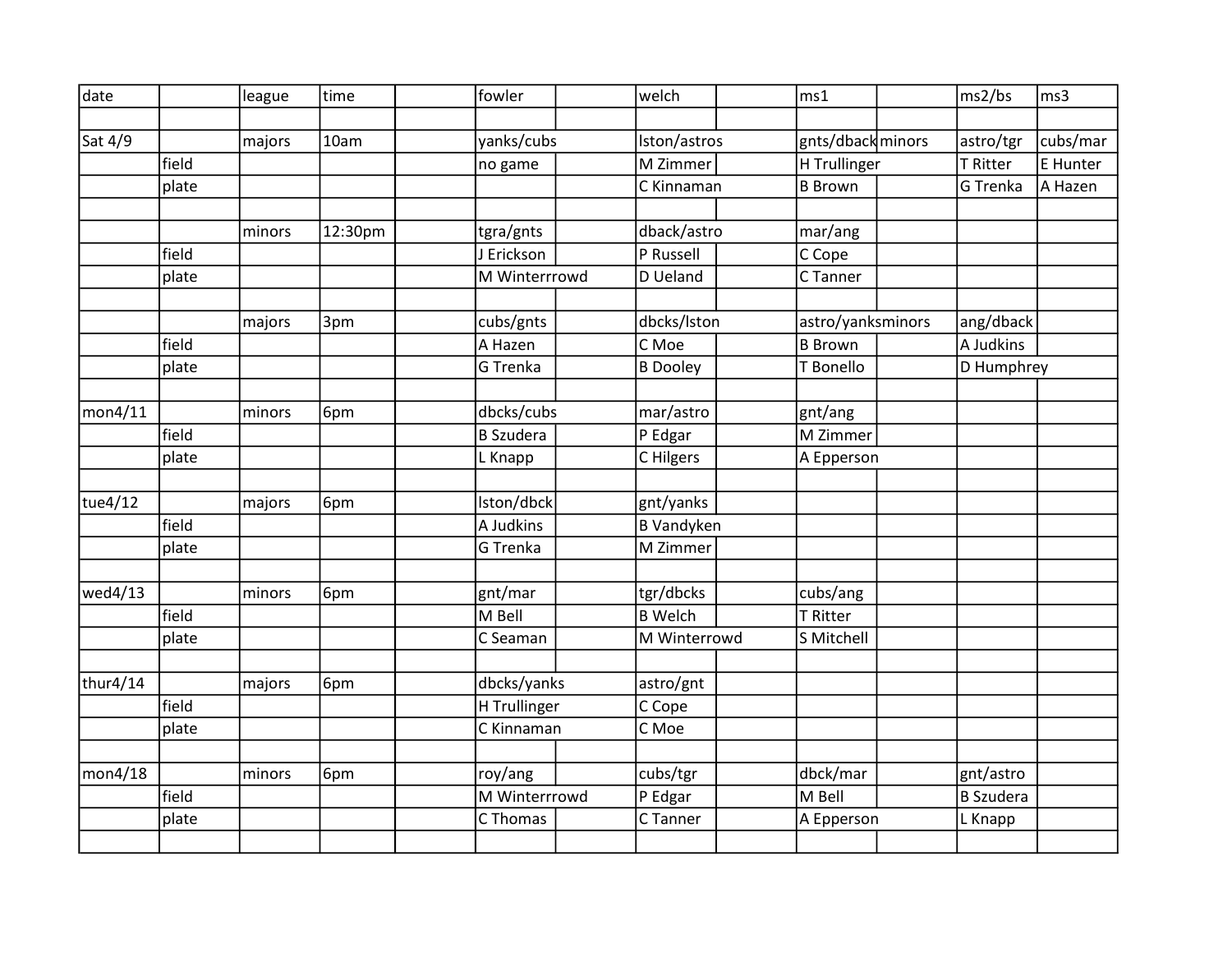| tue4/19  |       | majors | 6pm   | gnt/cubs          | yank/astro          | roy/Iston           |            |            |
|----------|-------|--------|-------|-------------------|---------------------|---------------------|------------|------------|
|          | field |        |       | <b>B</b> Brown    | H Trullinger        | E Hunter            |            |            |
|          | plate |        |       | C Kinnaman        | D Ueland            | T Bonello           |            |            |
|          |       |        |       |                   |                     |                     |            |            |
| wed4/20  |       | minors | 6pm   | ang/tgr           | gnt/dback           | mar/roy             | astro/cub  |            |
|          | field |        |       | M Zimmer          | C Tanner            | J Spangler          | P Russell  |            |
|          | plate |        |       | S Mitchell        | J Erickson          | D Humphrey          | C Seaman   |            |
|          |       |        |       |                   |                     |                     |            |            |
| thur4/21 |       | majors | 6pm   | astro/cub         | roy/dbck            |                     |            |            |
|          | field |        |       | M Zimmer          | <b>B</b> Farnsworth |                     |            |            |
|          | plate |        |       | <b>B</b> Dooley   | C Kinnaman          |                     |            |            |
| Fri 4/22 |       | minors | 6pm   | roy/tgr           |                     |                     |            | Dbak/cub   |
|          |       |        | field | A Epperson        |                     |                     |            | J Erickson |
|          |       |        | plate | C Thomas          |                     |                     |            | S Mitchell |
|          |       |        |       |                   |                     |                     |            |            |
| mon4/25  |       | minors | 6pm   | gnt/cub           | roy/dbck            | tgr/mar             | astro/ang  |            |
|          | field |        |       | C Tanner          | M Bell              | <b>B</b> Welch      | P Edgar    |            |
|          | plate |        |       | C Hilgers         | L Knapp             | A Epperson          | C Thomas   |            |
|          |       |        |       |                   |                     |                     |            |            |
| tue4/26  |       | majors | 6pm   | gnt/astro         | roy/yank            | dbck/cub            |            |            |
|          | field |        |       | <b>B</b> Vandyken | E Hunter            | <b>B</b> Farnsworth |            |            |
|          | plate |        |       | G Trenka          | T Bonello           | D Ueland            |            |            |
|          |       |        |       |                   |                     |                     |            |            |
| wed4/27  |       | minors | 6pm   | roy/tgr           | astro/mar           | ang/gnt             | dbck/cub   |            |
|          | field |        |       | <b>B</b> Szdura   | P Russell           | R Spaulding         | M Zimmer   |            |
|          | plate |        |       | C Seaman          | S Mitchell          | M Winterrowd        | J Erickson |            |
|          |       |        |       |                   |                     |                     |            |            |
| Thur4/28 |       | majors | 6pm   | astro/dbck        | Iston/yank          | roy/cub             |            |            |
|          | field |        |       | C Cope            | <b>B</b> Dooley     | M Zimmer            |            |            |
|          | plate |        |       | <b>B</b> Brown    | A Judkins           | C Moe               |            |            |
|          |       |        |       |                   |                     |                     |            |            |
| Fri 4/29 |       | minors | 6pm   | roy/gnt           | Cubs vs Angels      |                     |            |            |
|          | Field |        |       | <b>B</b> Welch    | C Hilgers           |                     |            |            |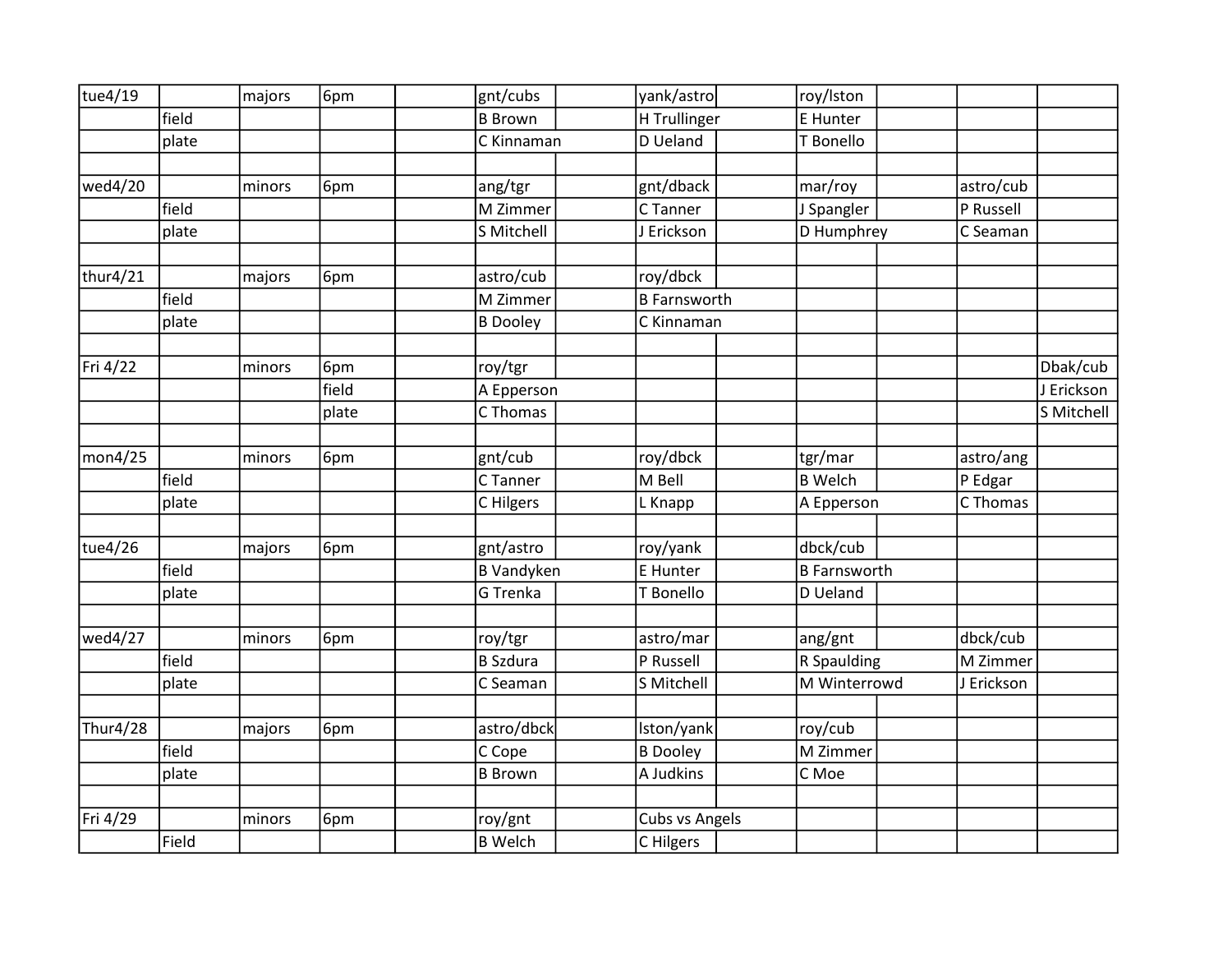|          | plate |        |       | C Seaman     | M Winterrowd      |                     |                     |  |
|----------|-------|--------|-------|--------------|-------------------|---------------------|---------------------|--|
|          |       |        |       |              |                   |                     |                     |  |
| Sat 4/30 |       | majors | 9am   | Iston/dback  | gnt/yank          |                     |                     |  |
|          | field |        |       | A Judkins    | <b>B</b> Vandyken |                     |                     |  |
|          | plate |        |       | D Ueland     |                   |                     |                     |  |
|          |       |        |       |              |                   |                     |                     |  |
|          |       | majors | noon  | dback/yank   | astro/gnt         | cub/lston           |                     |  |
|          | field |        |       |              |                   |                     |                     |  |
|          | plate |        |       | H Trullinger | C Cope            | <b>B</b> Farnsworth |                     |  |
|          |       |        |       | C Kinnaman   | C Moe             |                     |                     |  |
|          |       |        |       |              |                   |                     |                     |  |
|          |       | minors | 2pm   |              | roy/tgr           |                     |                     |  |
|          |       |        | field |              | A Epperson        |                     |                     |  |
|          |       |        | plate |              | C Thomas          |                     |                     |  |
|          |       |        |       |              |                   |                     |                     |  |
|          |       | majors | 6pm   |              | roy/astro         |                     |                     |  |
|          |       |        | field |              | <b>B</b> Vandyken |                     |                     |  |
|          |       |        | plate |              | A Turnquist       |                     |                     |  |
|          |       |        |       |              |                   |                     |                     |  |
| mon5/2   |       | minors | 6pm   | tgr/astro    | dbck/ang          | mar/cub             | gnt/roy             |  |
|          | field |        |       | J Erickson   | C Tanner          | P Edgar             |                     |  |
|          | plate |        |       | D Humphrey   | J Spangler        | C Thomas            |                     |  |
|          |       |        |       |              |                   |                     |                     |  |
| tue5/3   |       | majors | 6pm   | cub/yank     | roy/gnt           | bt/dbck             |                     |  |
|          | field |        |       | E Hunter     | H Trullinger      | A Hazen             |                     |  |
|          | plate |        |       | D Ueland     | C Kinnaman        | G Trenka            |                     |  |
|          |       |        |       |              |                   |                     |                     |  |
| wed5/4   |       | minors | 6pm   | ang/mar      | roy/cub           | astro/dbck          | tgr/gnt             |  |
|          | field |        |       | C Thomas     | A Epperson        | L Knapp             | <b>B</b> Szudera    |  |
|          | plate |        |       | M Winterrowd | C Seaman          | M Bell              | R Spaulding         |  |
|          |       |        |       |              |                   |                     |                     |  |
| thur5/5  |       | majors | 6pm   | yank/gnt     | bt/astro          |                     | cub/roy             |  |
|          | field |        |       | C Moe        | C Cope            |                     | <b>B</b> Farnsworth |  |
|          | plate |        |       | G Trenka     | D Ueland          |                     | K Cook              |  |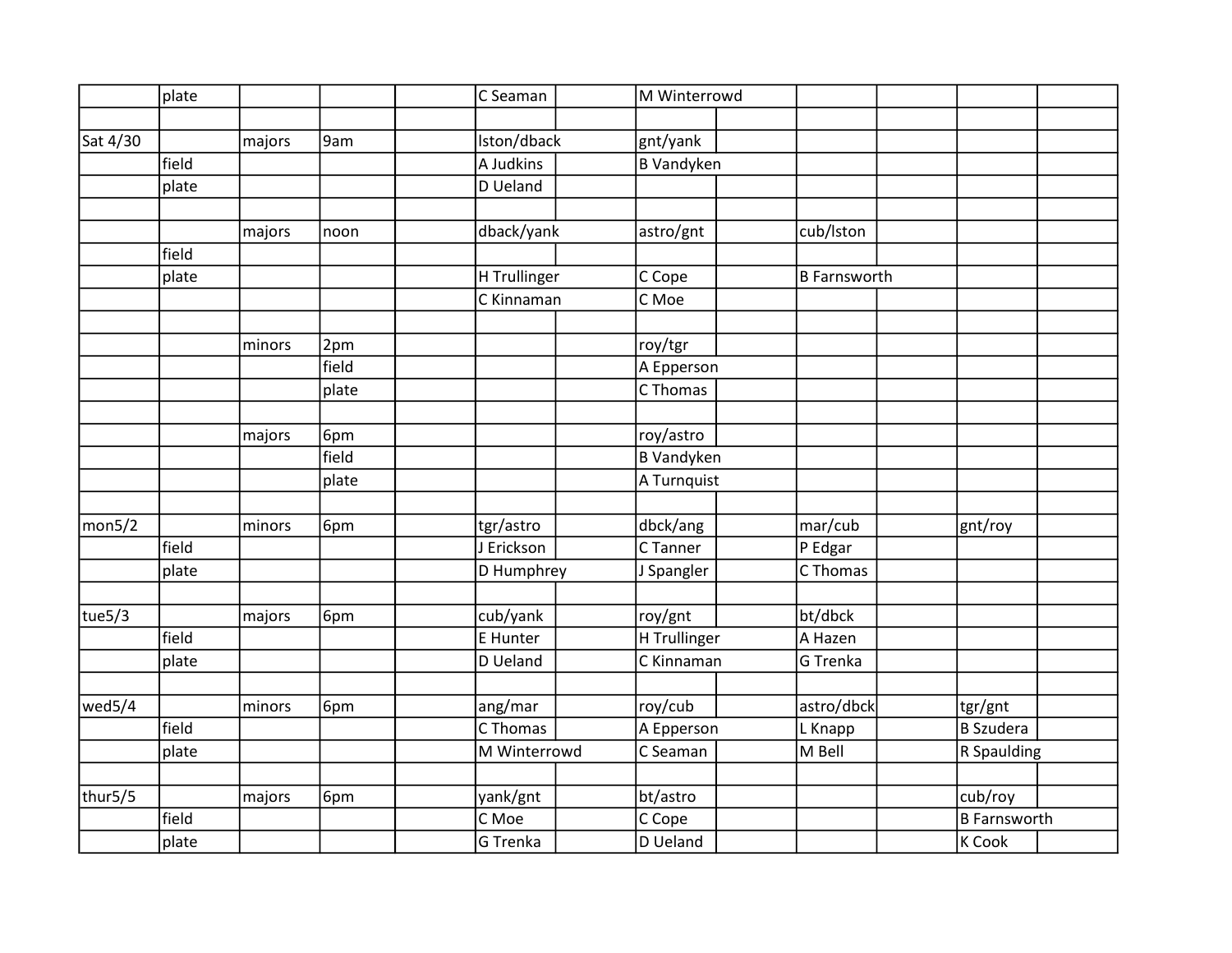| Fri 5/6  |       | minors | 6pm   | cubs/roy        |                     | tgr/dbck            |                       |
|----------|-------|--------|-------|-----------------|---------------------|---------------------|-----------------------|
|          |       |        | field | R Spaulding     |                     | S Mitchell          |                       |
|          |       |        |       | J Spangler      |                     | J Erickson          |                       |
|          |       |        |       |                 |                     |                     |                       |
| sat5/7   |       | majors | 10am  | Iston/yank      | dbck/gnt            | roy/astro           |                       |
|          | field |        |       | <b>B</b> Dooley | D Ueland            | E Hunter            |                       |
|          | plate |        |       |                 | <b>B</b> Vandyken   | A Turnquist         |                       |
|          |       |        |       |                 |                     |                     |                       |
|          |       | minors | 12pm  | cub/ang         | roy/astro           | dbck/tgr            | mar/gnt               |
|          | field |        |       | J Erickson      | L Knapp             | C Thomas            | <b>B</b> Szudera      |
|          | plate |        |       | P Russell       | P Edgar             | <b>B</b> Welch      | C Hilgers             |
|          |       |        |       |                 |                     |                     |                       |
|          |       | majors | 2pm   | gnt/astro       | roy/Iston           | yank/cub            |                       |
|          | field |        |       | <b>B</b> Brown  | <b>B</b> Farnsworth | C Cope              |                       |
|          | plate |        |       | C Moe           | H Trullinger        | C Kinnaman          |                       |
|          |       |        |       |                 |                     |                     |                       |
|          |       | minors | 4pm   | gnt/roy         | mar/cub<br>majors   | cub/dbck            | ang/dbck<br>tgr/astro |
|          | field |        |       | C Hilger        | S Mitchell          | D Ueland            | D HumphrdP Russell    |
|          | plate |        |       | J Erickson      | R Spaulding         | E Hunter            | J Spangler   C Thomas |
|          |       |        |       |                 |                     |                     |                       |
| mon5/9   |       | minors | 6pm   | astro/dbck      | ang/mar             | gnt/tgr             | cub/roy               |
|          | field |        |       | C Seaman        | <b>B</b> Welch      | S Mitchell          | Aeyden                |
|          | plate |        |       | L Knapp         | C Thomas            | R Spaulding         | S Mitchell            |
|          |       |        |       |                 |                     |                     |                       |
| tue5/10  |       | majors | 6pm   | yank/dbck       | Iston/cub           | bt/gnt              | astro/roy             |
|          | field |        |       | A Judkins       | E Hunter            | <b>B</b> Vandyken   | A Andrade             |
|          | plate |        |       | D Ueland        | <b>B</b> Dooley     | <b>B</b> Farnsworth | S Mitchell            |
|          |       |        |       |                 |                     |                     |                       |
| wed5/11  |       | minors | 6pm   | astro/gnt       | mar/dbck            | tgr/cub             | ang/roy               |
|          | field |        |       | M Bell          | J Spangler          | M Winterrowd        |                       |
|          | plate |        |       | C Thomas        | M Zimmer            | C Tanner            |                       |
|          |       |        |       |                 |                     |                     |                       |
| thur5/12 |       | majors | 6pm   | dbck/astro      | bt/cub              |                     | gnt/roy               |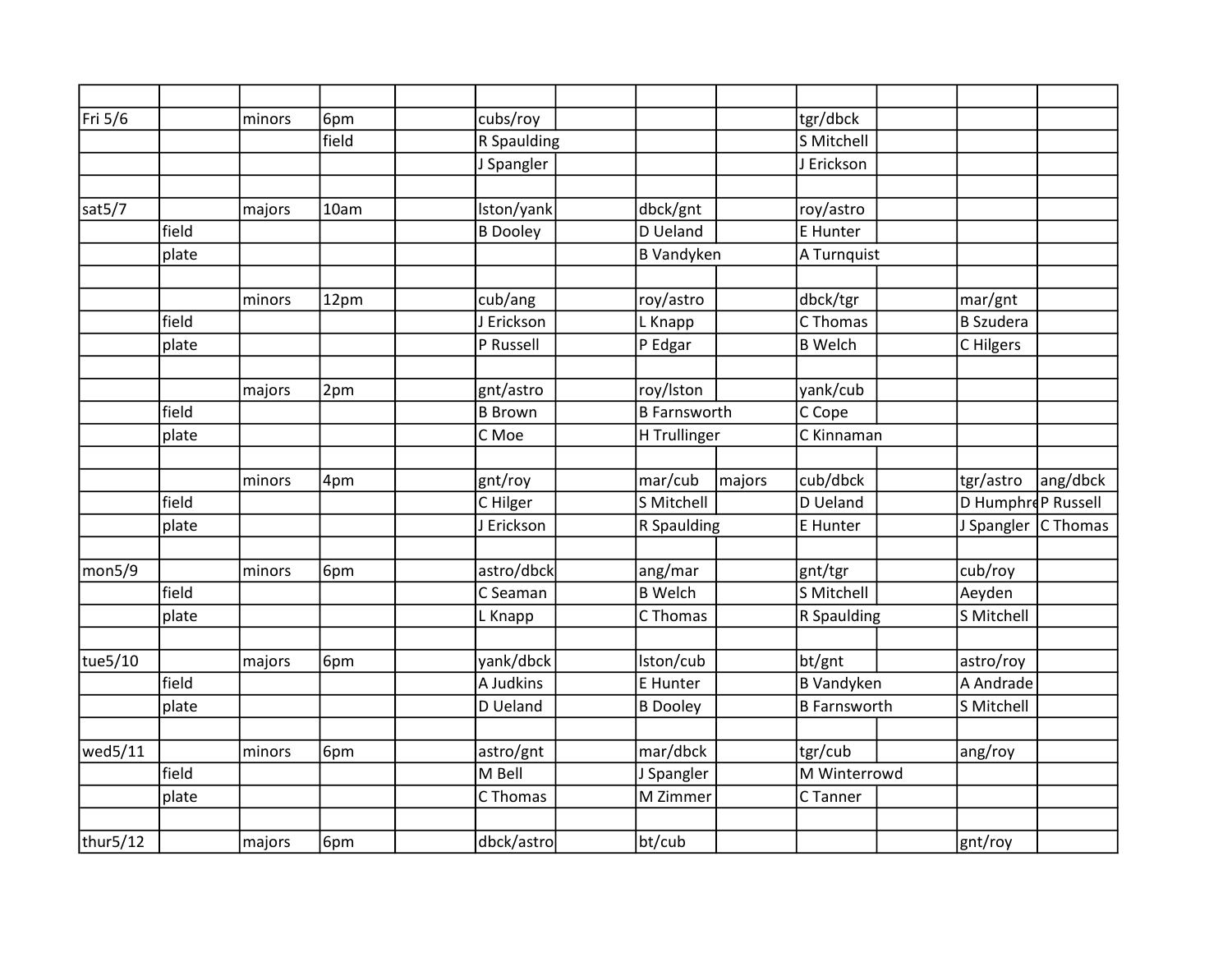|          | field |        |       | A Hazen      | $C$ Cope         |                  |          |  |
|----------|-------|--------|-------|--------------|------------------|------------------|----------|--|
|          | plate |        |       | H Trullinger | A Judkins        |                  |          |  |
|          |       |        |       |              |                  |                  |          |  |
| Fri 5/13 |       | minors | 6pm   | Astro/roy    | Gnt/mar          |                  |          |  |
|          |       |        | field | S Mitchell   | L Knapp          |                  |          |  |
|          |       |        | plate | M Winterrowd | D Humphries      |                  |          |  |
|          |       |        |       |              |                  |                  |          |  |
| sat 5/14 |       | majors | 10am  | dbacks/yank  | gnts/roy         |                  |          |  |
|          |       |        | field | H Trylinger  | E Hunter         |                  |          |  |
|          |       |        | plate |              | C Moe            |                  |          |  |
|          |       |        |       |              |                  |                  |          |  |
|          |       | minors | 1pm   | Dbck/cub     |                  |                  |          |  |
|          | field |        |       | C Tanner     |                  |                  |          |  |
|          | plate |        |       | C Seaman     |                  |                  |          |  |
|          |       |        |       |              |                  |                  |          |  |
|          |       | minors | 2pm   |              | Cubs/dback       |                  |          |  |
|          |       |        | field |              | <b>B</b> Szudera |                  |          |  |
|          |       |        | plate |              | T Bonello        |                  |          |  |
|          |       |        |       |              |                  |                  |          |  |
| mon5/16  |       | minors | 6pm   | dbck/gnt     | tgr/ang          | cub/astro        | mar/roy  |  |
|          | field |        |       | P Russell    | C Thomas         | L Knapp          |          |  |
|          | plate |        |       | D Humphrey   | C Seaman         | C Hilgers        |          |  |
|          |       |        |       |              |                  |                  |          |  |
| tue5/17  |       | majors | 6pm   | Iston/gnt    | cub/astro        | bt/yank          | dbck/roy |  |
|          | field |        |       | T Bonello    | G Trenka         | C Kinnaman       |          |  |
|          | plate |        |       | D Ueland     | <b>B</b> Dooley  | <b>B</b> Brown   |          |  |
|          |       |        |       |              |                  |                  |          |  |
| wed5/18  |       | minors | 6pm   | ang/astro    | tgr/mar          | cub/gnt          | dbck/roy |  |
|          | field |        |       | P Edgar      | <b>B</b> Welch   | <b>B</b> Szudera |          |  |
|          | plate |        |       | J Spangler   | M Winterrowd     | M Bell           |          |  |
|          |       |        |       |              |                  |                  |          |  |
| thur5/19 |       | majors | 6pm   | cub/dbck     | astro/gnt        |                  | yank/roy |  |
|          | field |        |       | A Judkins    | C Moe            |                  |          |  |
|          | plate |        |       | M Zimmer     | E Hunter         |                  |          |  |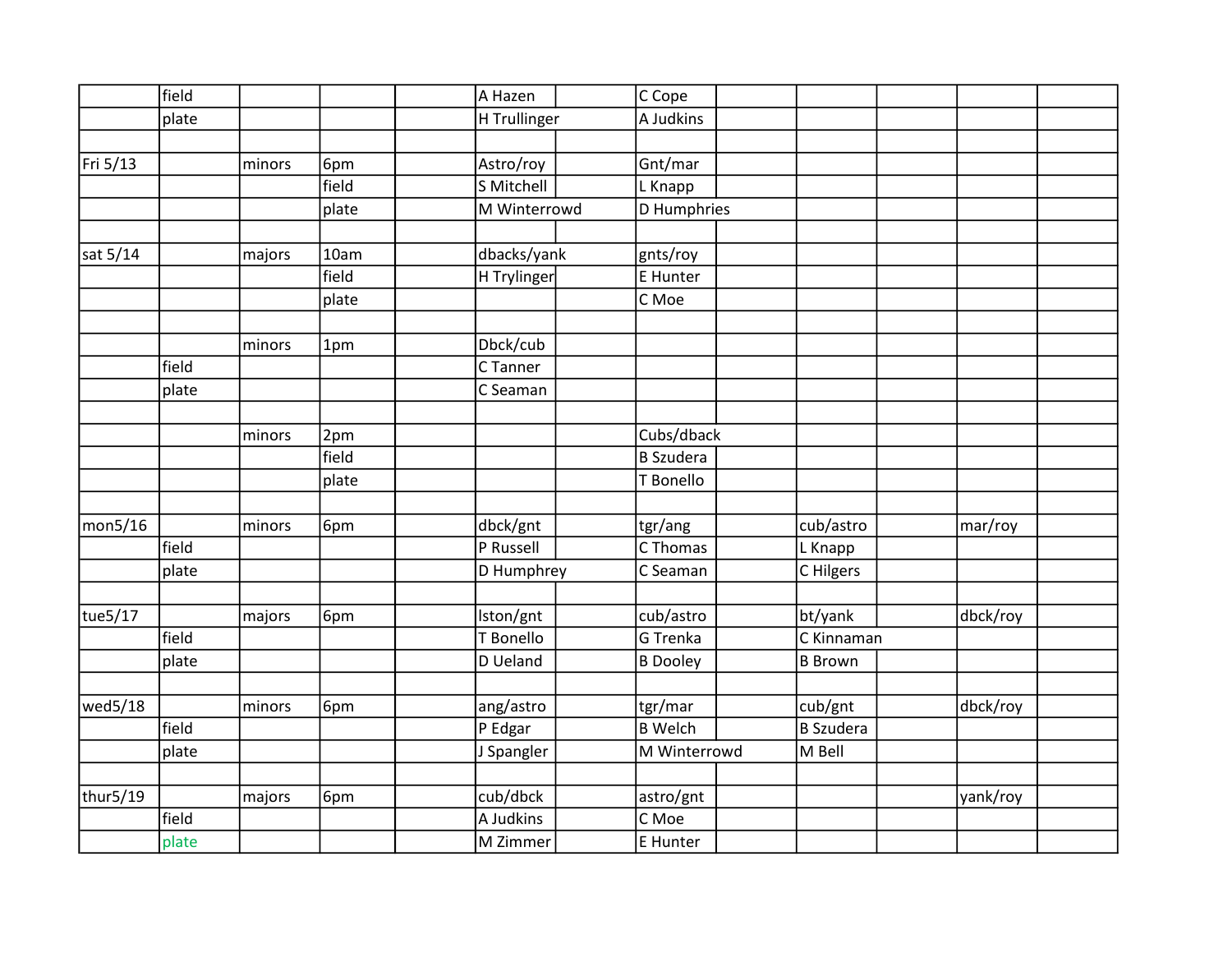|               | <b>City Tournament</b> |        |         |                     |                    |                |                  |
|---------------|------------------------|--------|---------|---------------------|--------------------|----------------|------------------|
|               |                        |        |         |                     |                    |                |                  |
| Saturday 5/21 |                        | majors | 9:00 AM | $\overline{2}$      | 3 <sup>1</sup>     | $1\vert$       |                  |
|               | field                  |        |         | C Moe               | K Cook             | H Trullinger   |                  |
|               | plate                  |        |         | C Kinnaman          |                    | M Zimmer       |                  |
|               |                        |        |         |                     |                    |                |                  |
|               |                        | minors | 11:30AM | $\mathbf{1}$        | $\overline{2}$     |                |                  |
|               | fieild                 |        |         | M Bell              | <b>B</b> Szudera   |                |                  |
|               | plate                  |        |         | C Thomas            | S Mitchell         |                |                  |
|               |                        |        |         |                     |                    |                |                  |
|               |                        | majors | 2:00 PM | $\vert$             | 5 <sup>1</sup>     | 6 <sup>1</sup> |                  |
|               | field                  |        |         | <b>B</b> Farnsworth | C Cope             | E hunter       |                  |
|               | plate                  |        |         | C Thomas            | A Turnquist        | T Bonello      |                  |
|               |                        |        |         |                     |                    |                |                  |
|               |                        | minors | 4:30pm  | 3                   | $\vert 4 \vert$    |                |                  |
|               | field                  |        |         | P Russell           | A Andrade          |                |                  |
|               | plate                  |        |         | <b>B</b> Welch      | M Winterrowd       |                |                  |
|               |                        |        |         |                     |                    |                |                  |
| Sunday5/22    |                        | Majors | 9:00AM  | $\overline{7}$      | 8 <sup>1</sup>     |                |                  |
|               | field                  |        |         | <b>B</b> Dooley     | <b>H</b> Trulinger |                |                  |
|               | Plate                  |        |         | A Hazen             | <b>B VanDyken</b>  |                |                  |
|               |                        |        |         |                     |                    |                |                  |
|               |                        | minors | 11:30AM | $\overline{7}$      | 8                  | 5              | $6 \overline{6}$ |
|               | field                  |        |         | C Tanner            | L Knapp            | C Hilgers      | R Spaulding      |
|               | plate                  |        |         | J Erickson          | C Seaman           | J Spangler     |                  |
|               |                        |        |         |                     |                    |                |                  |
|               |                        | majors | 2:00PM  | 9                   | 10 <sup>1</sup>    |                |                  |
|               | field                  |        |         | C Cope              | C Moe              |                |                  |
|               | plate                  |        |         | A Hazen             |                    |                |                  |
|               |                        |        |         |                     |                    |                |                  |
|               |                        | minors | 4:30pm  | $\vert 9 \vert$     | 10 <sup>1</sup>    |                |                  |
|               | field                  |        |         | P Edgar             | M Zimmer           |                |                  |
|               | plate                  |        |         | C Thomas            | <b>B</b> Welch     |                |                  |